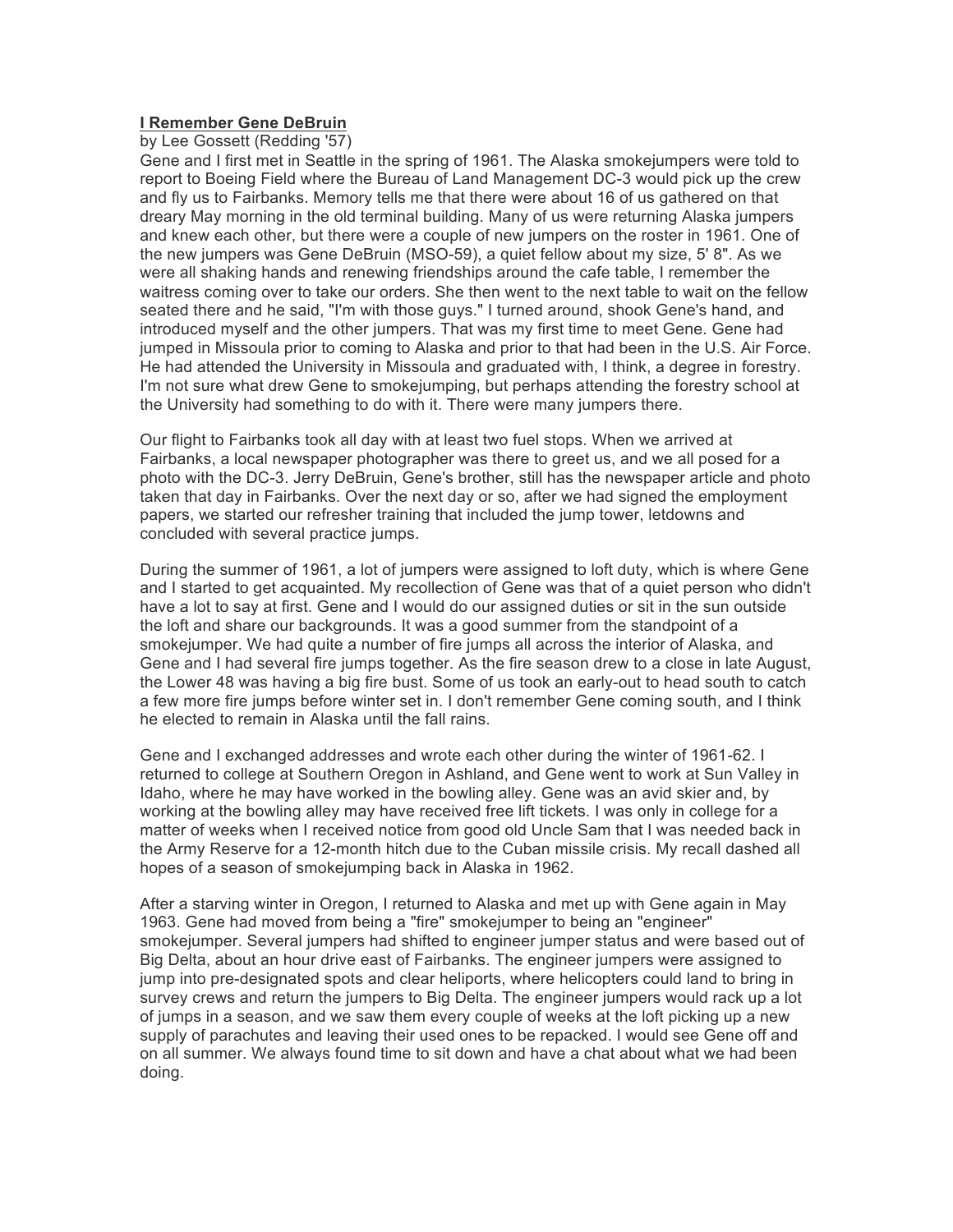As the season was drawing to a close my roommate and fellow squad leader, Gid Newton (CJ-55), was preparing to leave for Air America. Gid was very secretive about who he was going to work for and where. Lou Banta (CJ-51), our other roommate, and I pestered the hell out of Gid until he confessed as to just what he was up to and gave us the all important address for Air America in Washington D.C. Lou and I decided Gid was on to a good deal and we wanted a piece of the action. Before long Lou and I received our employment applications from Air America. We were very anxious for a new adventure. Gid, unfortunately, was only with Air America two weeks before he was killed in a C-46 rice drop in northwest Laos. The news was devastating to all of us back in Alaska. Within a couple of days of the news of Gid's death, Gene showed up at the loft and informed Lou and me that he, too, was heading for Laos with Air America. Lou and I had a long talk with Gene and told him we were to the processing stage with Air America and would, hopefully, be following in a short time. I saw Gene off at the Fairbanks International Airport on his departure for Laos. This would turn out to be the last time I would see my friend, Gene DeBruin.

I think Gene was with Air America about two months when he was shot down and captured in September 1963. Gene and I had corresponded and the last letter I received was postmarked the day he was shot down. Gene's letter mentioned that Lou Banta and I were processing and he was looking forward to seeing us in Laos soon as finally he had landed a job that made some real money. Lou Banta and I were all geared to go, and it was just a matter of time until we received the final word from Air America to head for Laos.

During the summer of 1963 in Alaska, a Missoula jumper crew flew up to give us a hand with the fires. These crews were known as bumper crews and were called in if it looked like we were going to have more fires than the Alaska jumpers could handle. The Alaska and Missoula crews became

one and they were a great bunch of guys. Five or more of the Missoula jumpers from that Alaska bumper crew went on to work for Intermountain Aviation, out of Marana, Arizona, and the "Agency" after the fire season. One of the jumpers was Bruce Lehfeldt (MSO-54), a best friend since 1963. It was Bruce who first informed me of Gene's fate. We were talking on the phone and I mentioned Gene had said the Air America kicker thing was turning out to be a good deal. I remember there was a pause in the conversation. Bruce asked when I had heard from Gene, and I told him the date. Bruce went on to say that Gene had been shot down and captured, and they were awaiting word on his fate. This news was devastating as I had seen Gene off at the airport just 60 days prior. As I reflected on my conversation with

Bruce, I realized this was the third Alaska jumper I had known that had gone to Laos and never returned. The first was Dave Bevin (MSO-55), who I met in Alaska in 1960. Dave didn't return to Alaska in 1961 but went on to work as a kicker in Laos. He was killed on a C-46 rice drop along with two other smokejumpers, Darrel "Yogi" Eubanks (IDC-54) and John Lewis (MYC-53).

Lou Banta arrived in Vientiane, Laos, in late 1963 and I arrived in January 1964. As soon as I arrived in Vientiane, I asked about Gene, but there was no word on his fate. I think the first evidence of Gene being alive was in the famous photograph that surfaced several years later. Gene was pictured along with three Thai kickers and a Chinese radio operator. This photograph gave all of us a bit of a lift; at least we knew Gene was still alive. I was a kicker for all of 1964, trying to worm my way into a pilot's slot. Lacking the experience Air America required, I decided to leave, gain more flying experience and reapply as a pilot. I returned in late 1966 as a pilot for Air America, first in Saigon for five months and then on a reassignment to Vientiane. Shortly after arriving in Vientiane, I contacted Bob Herald (MSO-55), an ex-Alaskan smokejumper and now Chief Air Freight Specialist, or "Chief Kicker" as he was called. I'd known Bob in Alaska in 1960, and he was one of the early kickers with Air